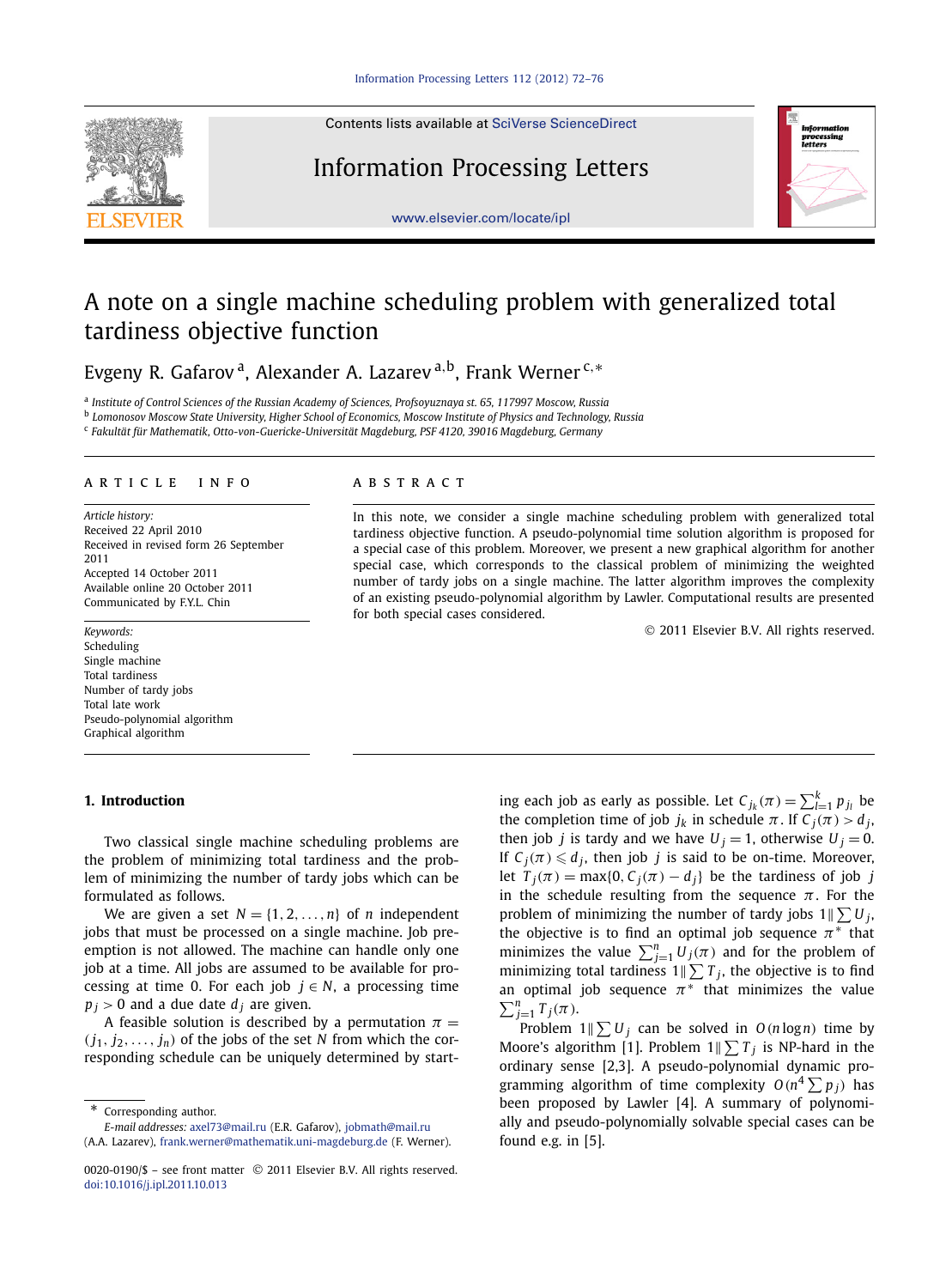In this note, we consider a generalization of these two problems. In addition to the above data, a quota of tardiness  $b_i \geq 0$ , a coefficient of normal penalty  $v_i \geq 0$  and a coefficient of abnormal penalty  $w_i \geq 0$  are given for each iob *. We define the generalized tardiness as follows:* 

$$
GT_j(\pi) = \begin{cases} 0, & \text{if } C_j(\pi) - d_j \leq 0, \\ v_j \cdot (C_j(\pi) - d_j), & \text{if } 0 < C_j(\pi) - d_j \leq b_j, \\ w_j, & \text{if } b_j < C_j(\pi) - d_j, \end{cases}
$$

where  $w_i \geq v_j b_j$  for all  $j \in N$ , and we define

$$
F(\pi) = \sum_{j=1}^{n} GT_j(\pi).
$$

This means that, from a certain level of tardiness described by parameter  $b_j$  for job *j*, the penalty  $w_j$  for exceeding the due date  $d_i$  is constant and does no longer depend on the concrete value of the tardiness. The objective is to find an optimal job sequence  $\pi$ <sup>\*</sup> that minimizes the function  $F(\pi)$ . We will denote this problem by  $1\|\sum G T_j.$ It is obvious that this problem is NP-hard. For the special case of  $b_j = 0$ , we have the classical problem  $1 \parallel \sum w_j U_j$ which is NP-hard in the ordinary sense [6]. For problem  $1 \, \|\sum w_j U_j\|$ , there exists a pseudo-polynomial solution algorithm with time complexity  $O(nd_{max})$  [7], where  $d_{max}$ is the maximal due date of the jobs. Moreover, it is easy to show that already the special case of problem  $1\|\sum GT_j$ with  $b_i \in Z_+$  is also NP-hard.

In this note, we consider a special case of the generalized total tardiness problem with

$$
b_j = p_j, \qquad v_j = 1, \qquad w_j = p_j,\tag{1}
$$

*i.e.,*  $GT_i(\pi) = \min\{\max\{0, C_i(\pi) - d_i\}, p_i\}$  for all  $j \in N$ . This problem corresponds to the minimization of late work considered e.g. in [8,9]. In [9], a pseudo-polynomial algorithm of complexity *O(nUB)* has been given, where *UB* denotes an upper bound on the total late work. An excellent overview of recent developments on problems with total late work criteria has been given by Sterna [10]. In Section 3, we give a pseudo-polynomial algorithm with time complexity  $O(nd_{max})$  for this special case which can be realized by a graphical algorithm in a more efficient way. In Section 3, we present another pseudo-polynomial algorithm with time complexity  $O(nd_{max})$  for the problem  $1 \nparallel \sum w_j U_j$  and its graphical modification, which improves the running time and the complexity of the latter algorithm. Some computational results with the graphical variants of the two algorithms are presented in Section 4.

#### **2. A solution algorithm for the special case (1)**

In this section, we present an exact pseudo-polynomial algorithm for the special case (1).

**Lemma 1.** *There exists an optimal job sequence*  $\pi$  *for the special case* (1) *that can be represented as a concatenation (G, H), where all jobs*  $j \in H$  *are tardy and*  $GT_i(\pi) = p_i$ *. For all jobs*  $i \in G$ , we have  $0 \leqslant GT_i(\pi) < p_i$ . All jobs from the set G are pro*cessed in EDD* (*earliest due date*) *order and all jobs from the set H are processed in LDD* (*last due date*) *order.*

**Proof.** 1) Assume that there exists an optimal job sequence  $\pi^* = (\pi_1, j, \pi_2)$ . If  $GT_j(\pi) = p_j$ , then sequence  $\pi' = (\pi_1, \pi_2, j)$  is optimal, too. Thus, there exists an optimal sequence of the type  $\pi = (G, H)$ , where all jobs  $j \in H$ are tardy and  $GT_i(\pi) = p_i$ . For all jobs  $i \in G$ , we have  $0 \leqslant GT_i(\pi) < p_i.$ 

2) We consider an optimal job sequence  $\pi = (G, H)$ , where all jobs  $j \in H$  are tardy and  $GT_i(\pi) = p_i$ . For all  $j$ obs  $i \in G$ , we have  $0 \leqslant GT_i(\pi) < p_i$ . Now we prove that all jobs  $i \in G$  are processed according to EDD order.

Assume that there exists an optimal sequence  $\pi$  = *(π*<sub>1</sub>*, α, β, π*<sub>2</sub>*),* where jobs *α, β* ∈ *G* and *d<sub>α</sub>* > *d<sub>β</sub>*. Then inequalities  $C_\alpha(\pi) - d_\alpha < p_\alpha$  and  $C_\beta(\pi) - d_\beta < p_\beta$  hold.

We consider sequence  $\pi' = (\pi_1, \beta, \alpha, \pi_2)$ . Denote  $C =$  $C_{\beta}(\pi) = C_{\alpha}(\pi')$ . Then

$$
F(\pi) - F(\pi') = (GT_{\alpha}(\pi) - GT_{\alpha}(\pi'))
$$
  
+ 
$$
(GT_{\beta}(\pi) - GT_{\beta}(\pi'))
$$
  
= 
$$
-\min\{p_{\alpha}, \max\{0, C - d_{\alpha}\}\}\
$$
  
+ 
$$
\min\{p_{\alpha}, \max\{0, C - d_{\beta}\}\} \ge 0
$$

and sequence  $\pi'$  is optimal as well.

3) We consider an optimal job sequence  $\pi = (G, H)$ , where all jobs  $j \in H$  are tardy and  $GT_i(\pi) = p_i$ . For all  $i \in G$ , we have  $0 \leqslant GT_i(\pi) < p_i$ . Now, we prove that all jobs *j* ∈ *H* can be processed in an LDD order in an optimal sequence. For all jobs *j* ∈ *H*, we have  $d_j \le \sum_{l=1}^n p_l - \sum_{k \in H} p_k$ , otherwise, if  $d_j > \sum_{l=1}^n p_l - \sum_{k \in H} p_k$ , then se $h_{k \in H} p_k$ , otherwise, if  $d_j > \sum_{l=1}^n p_l - \sum_{k \in H} p_k$ , then sequence  $\pi' = (G, j, H \setminus \{j\})$  is better, and we have a contradiction. Therefore, the jobs from *H* can be processed in any order.  $\Box$ 

The following algorithm is based on Lemma 1.

#### **Algorithm 1.**

- 1. Enumerate the jobs according to non-increasing due dates:  $d_1 \geqslant d_2 \geqslant \cdots \geqslant d_n$ .
- 2.  $\pi_1(t) := (1)$ ,  $F_1(t) := \min\{p_1, \max\{0, p_1 + t d_1\}\}\$ for all *t* ∈ *Z* ∩ [0,  $\sum_{j=2}^{n} p_j$ ];
- 3. FOR *l* := 2 TO *n* DO  $FOR t := 0 TO \sum_{j=l+1}^{n} p_j (t \in Z) DO$  $\pi^1 := (l, \pi_{l-1}(t + p_l)), \pi^2 := (\pi_{l-1}(t), l);$  $F(\pi^{1}) := \min\{p_{l}, \max\{0, p_{l} + t - d_{l}\}\} + F_{l-1}(t + p_{l});$  $F(\pi^2) := F_{l-1}(t) + \min\{p_l, \max\{0, \sum_{j=1}^l p_j + t - d_l\}\};$  $F_l(t) := \min\{F(\pi^1), F(\pi^2)\};$  $\pi_l(t) := \arg \min\{F(\pi^1), F(\pi^2)\}.$
- 4.  $\pi_n(0)$  is an optimal sequence with the objective function value  $F_n(0)$ .

 $\pi$ <sup> $l$ </sup>(*t*) represents the best partial sequence of the jobs 1, 2, ..., *l* when the first job starts at time *t*, and  $F_l(t)$  denotes the corresponding generalized total tardiness.

**Theorem 1.** *Algorithm* 1 *constructs an optimal sequence for the*  $s$  *pecial case* (1) *in O* ( $n \sum p_j$ ) *time.*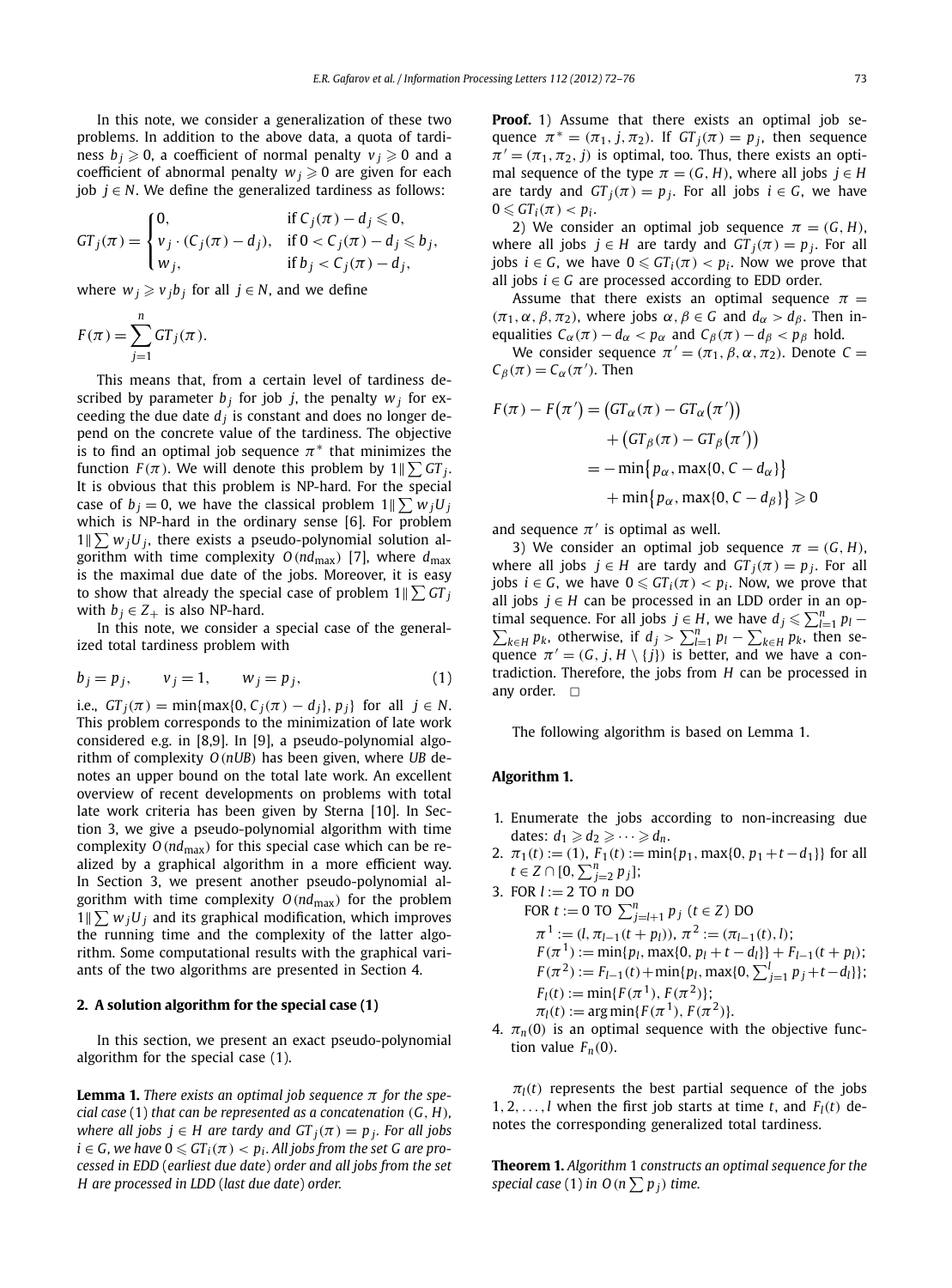**Proof.** We prove the theorem indirectly. Assume that there exists an optimal sequence of the form  $\pi$ <sup>\*</sup> = *(EDD, LDD*)*,* where  $F(\pi^*) < F(\pi_n(0)) = F_n(0)$ .

Let  $\pi' := \pi^*$ . For each  $l = 1, 2, ..., n$ , we successively consider the part  $\bar{\pi}_l \in \pi'$ ,  $\{\bar{\pi}_l\} = \{1, \ldots, l\}$  of the sequence. Let  $\pi' = (\pi_\alpha, \bar{\pi}_l, \pi_\beta)$ . If  $\bar{\pi}_l \neq \pi_l(t = \sum_{i \in \pi_\alpha} p_i)$ (for the notation, see the last row in Step 3 of Algorithm 1), then  $\pi' := (\pi_\alpha, \pi_l(\sum_{i \in \pi_\alpha} p_i), \pi_\beta)$ . It is obvious that  $F((\pi_\alpha, \bar{\pi}_l, \pi_\beta)) \geq F((\pi_\alpha, \pi_l(\sum_{i \in \pi_\alpha} p_i), \pi_\beta))$ . Analogously, step by step, we modify the partial sequences  $\bar{\pi}_l$ corresponding to the subsequent values *l*. At the end, we have  $F(\pi^*) \geq F(\pi') = F_n(0)$ . Thus, sequence  $\pi_n(0)$  is also optimal.

Obviously, the time complexity of Algorithm 1 is equal to  $O(n \sum p_j)$ .  $\Box$ 

We can improve the running time of Algorithm 1, if for each  $l = 1, 2, \ldots, n$ , we consider only the interval  $[0, d_l]$  instead of  $[0, \sum_{j=l+1}^{n} p_j]$  since for each  $t \geqslant d_l$ , job *l* is tardy in any partial sequence  $\pi$ <sup>*l*</sup>, where  $\pi$ <sup>*l*</sup>(*t*) represents a partial sequence of the jobs 1*,* 2*,...,l* when the first job starts at time *t*. Moreover, for  $t \ge d_l$ , we have  $GT_l = p_l$ . Thus, the partial sequence  $\pi^2 := (\pi_{l-1}(t), l)$  (for the notation, see the first row in Step 3 of Algorithm 1) is optimal. The time complexity of the modified Algorithm 1 is equal to *O(nd*max*)*.

For a practical realization of the algorithm, we can use the idea from [11,12] resulting in a graphical algorithm with the same complexity but often reducing the running time of Algorithm 1 (a brief sketch of this graphical approach is described for another special case in Section 3, where it reduces the complexity).

We also note that the well-known algorithm by Lawler [4] for problem  $1 \leq T_j$  with time complexity  $O(n^4 \sum p_j)$ is not exact for the special case (1) since the known rule by Emmons (if  $d_i < d_j$ ,  $p_i < p_j$ , then  $i \rightarrow j$ ) [4] does not hold.

# 3. A graphical algorithm for the special case 1 ||  $\sum w_j U_j$

We can propose a similar algorithm for the special case  $1 \leq w_j U_j$ . The following lemma is an immediate consequence from [1,7].

**Lemma 2.** *There exists an optimal job sequence π for problem*  $1 \parallel \sum w_j U_j$  that can be represented as a concatenation  $(G, H)$ , *where all jobs*  $j \in H$  *are tardy and all jobs*  $i \in G$  *are on-time. All jobs from the set G are processed in EDD* (*earliest due date*) *order and all jobs from the set H are processed in LDD* (*last due date*) *order.*

Note that in an optimal sequence, the on-time jobs can be scheduled in EDD order while the tardy jobs can be scheduled in arbitrary order [1,7]. The following algorithm for problem  $1 \leq w_j U_j$  is based on Lemma 2.

#### **Algorithm 2.**

1. Enumerate the jobs according to non-increasing due dates:  $d_1 \geqslant d_2 \geqslant \cdots \geqslant d_n$ .

- 2.  $\pi_1(t) := (1)$ . For each  $t \in Z \cap [0, \sum_{j=2}^n p_j]$ , we compute: if *p*<sub>1</sub> + *t* − *d*<sub>1</sub> > 0, then *F*<sub>1</sub>(*t*) := *w*<sub>1</sub> else *F*<sub>1</sub>(*t*) := 0;
- 3. FOR *l* := 2 TO *n* DO  $FOR_t := 0$  TO  $\sum_{j=l+1}^{n} p_j$  ( $t \in Z$ ) DO  $\pi^1 := (l, \pi_{l-1}(t + p_l)), \pi^2 := (\pi_{l-1}(t), l);$ If  $p_l + t - d_l > 0$ , then  $F(\pi^1) := w_l + F_{l-1}(t + p_l)$  $\text{else } F(\pi^1) := F_{l-1}(t + p_l);$ If  $\sum_{j=1}^{l} p_j + t - d_l > 0$ , then  $F(\pi^2) := F_{l-1}(t) + w_l$ else  $F(\pi^2) := F_{l-1}(t)$ ;  $F_l(t) := \min\{F(\pi^1), F(\pi^2)\}$ ;  $\pi_l(t) := \arg \min\{F(\pi^1), F(\pi^2)\}.$
- 4.  $\pi_n(0)$  is an optimal sequence with the objective function value  $F_n(0)$ .

Analogously to the proof of Theorem 1, we can prove the following theorem.

**Theorem 2.** *Algorithm* 2 *constructs an optimal sequence for* problem  $1 \| \sum w_j U_j$  in  $O(n \sum p_j)$  time.

Analogously to the modification of Algorithm 1, we can propose a modification of Algorithm 2, where for each  $l = 1, 2, \ldots, n$ , we consider only the interval  $[0, d_l - p_l]$ instead of  $[0, \sum_{j=l+1}^{n} p_j]$  since for each  $t > d_l - p_l$ , job *l* is tardy in any partial sequence  $\pi_l(t)$  and the partial sequence  $\pi^2 := (\pi_{l-1}(t), l)$  is optimal. Thus, the time complexity of the modified Algorithm 2 is equal to  $O(nd_{\text{max}})$ .

Using the idea of the graphical approach from [11,12], we obtain an exact algorithm, which improves the running time and the complexity of Algorithm 2. The idea of such a modified graphical algorithm is as follows.

In each step of the graphical algorithm, we store function  $F_l(t)$  in tabular form as given in Table 1, where  $t_1 <$  $t_2$  *<*  $\cdots$  *< t<sub>m</sub>* and  $W_1$  *< W<sub>2</sub> <*  $\cdots$  *< W<sub>m</sub>.* 

The above data means the following. For each value *t* ∈  $(t_k, t_{k+1}]$ ,  $1 \leq k < m$ , we have an optimal partial sequence  $\pi_k = (G, H) = (EDD, LDD)$  and the objective function value  $F_l(t) = W_k = \sum_{j \in H} w_j$ . The points  $t_k$  are called the *break points*, i.e., we have  $F_l(t') < F_l(t'')$  for  $t' \leq t_k < t''$ .

In the next step  $l + 1$ , we transform function  $F_l(t)$ into functions  $F^1(t)$  and  $F^2(t)$  according to Step 3 of Algorithm 2 in *O(m)* operations. In each of the tables for  $F^1(t)$  and  $F^2(t)$ , we have at most  $m + 1$  break points. Then we compute a new table of the function  $F_{l+1}(t) =$  $min{F^1(t), F^2(t)}$  in  $O(m)$  operations. In the new table of function  $F_{l+1}(t)$ , there are at most  $2m + 2$  break points (usually, this number is smaller). In fact, we do not consider all points *t* from the interval [0*,*min{*dl* − *pl , <sup>n</sup>*  $\sum_{j=l+1}^{n} p_j$ ], but only points from the interval in which the objective function value changes.

In the graphical algorithm, in each step  $l = 1, 2, ..., n$ , we have to consider at most  $\min\{2^l, d_l - p_l, \sum_{j=l+1}^n p_j,$  $\sum_{j=1}^{l} w_j$ ,  $F_{opt}$ } break points. Thus, the time complexity of

| Table 1             |  |
|---------------------|--|
| Function $F_l(t)$ . |  |

|                          |    |    | $\cdots$ | $\iota_m$             |
|--------------------------|----|----|----------|-----------------------|
| $F_I(t)$                 | W۱ | W۰ | $\cdots$ | ${\color{black} W_m}$ |
| Optimal partial sequence | πι | π  | $\cdots$ | $\pi_m$               |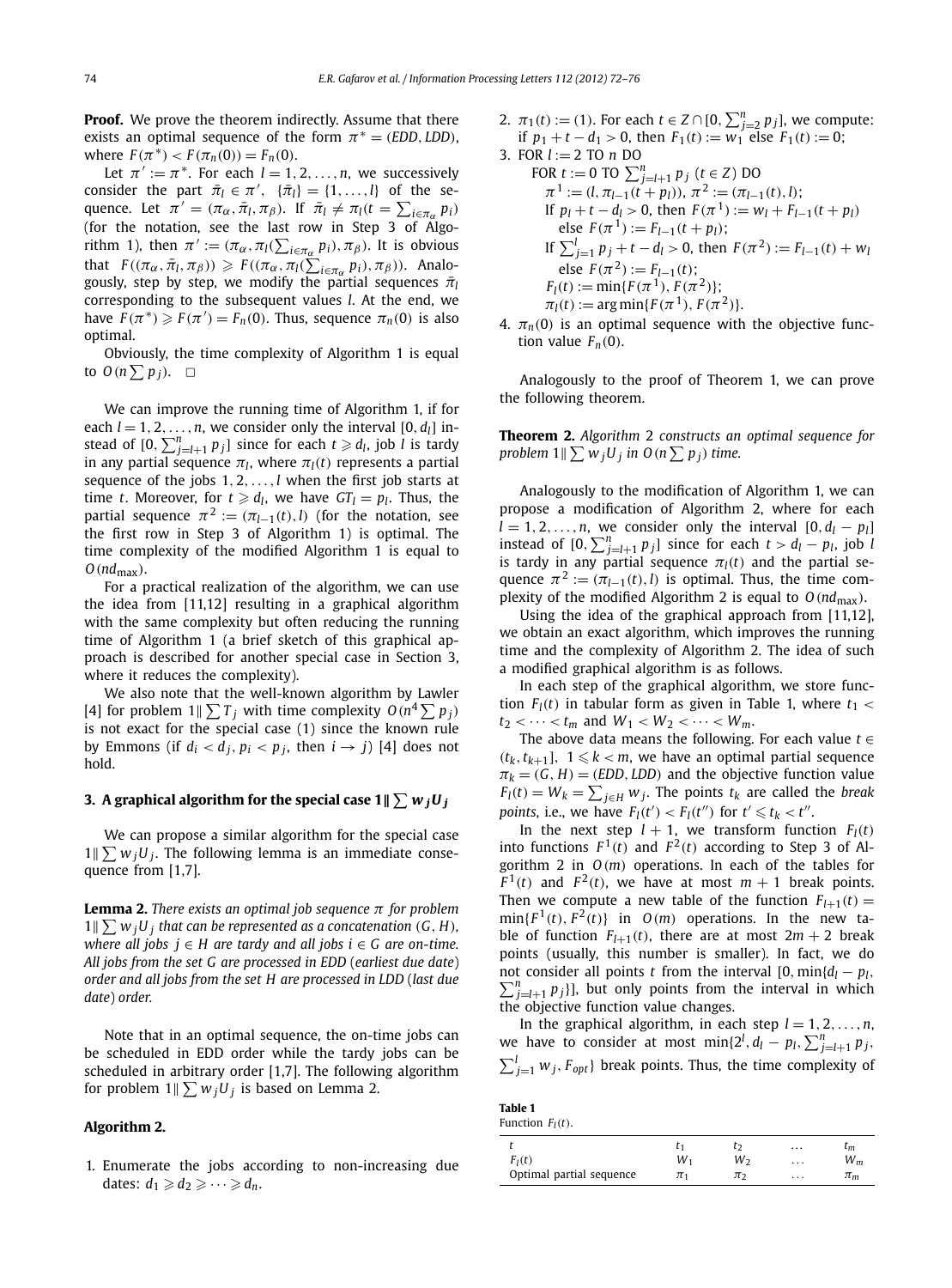



the graphical algorithm is  $O(n \min\{d_{\max}, 2^n, F_{opt}\})$ , where *Fopt* is the optimal objective function value.

Note that the running time of the algorithm is the same for the instance with the parameters  $\{p_j, d_j, w_j, j \in N\}$ and for the instance with the parameters  ${p'_j = p_j \times p_j}$  $10^6 \pm 1$ ,  $d_i \times 10^6$ ,  $w_i$ }. This is in contrast to usual dynamic programming, where the running time for the second instance is larger than for the first one. Moreover, the graphical algorithm can also solve instances with  $p_i \notin Z$ .

Finally, we only note that a numerical example for illustrating the graphical algorithm for the single machine total tardiness *maximization* problem has been presented in [12].

## **4. Computational results**

We have implemented the versions of the graphical algorithm for both problems.

For the special case (1) of the problem  $1 \leq C \cdot T_j$ , we have used the following set of instances, based on Potts and Van Wassenhove's scheme [13]. The processing times are randomly generated from the interval [1*,* 100], and the due dates are randomly generated from the interval

$$
\left[\sum_{j=1}^{n} p_j (1 - TF - RDD/2), \sum_{j=1}^{n} p_j (1 - TF + RDD/2)\right].
$$

The parameters *TF* (average tardiness factor) and *RDD* (relative range of due dates) are taken from the set {0*.*2*,* 0*.*4*,* 0*.*6*,* 0*.*8*,* 1}. For each combination of the parameters *(TF, RDD)* and *n* ∈ {4*,* 5*,* 6*,...,* 50}, 100 instances were generated, i.e., 2500 instances for each value of  $n \in \{4, 5, 6, \ldots, 50\}$ . For each instance, we have computed the minimal (NBP-MIN), average (NBP-AVE) and maximal (NBP-MAX) number of break points. The results are summarized in Fig. 1(a). The results show that NBP-AVE is sub